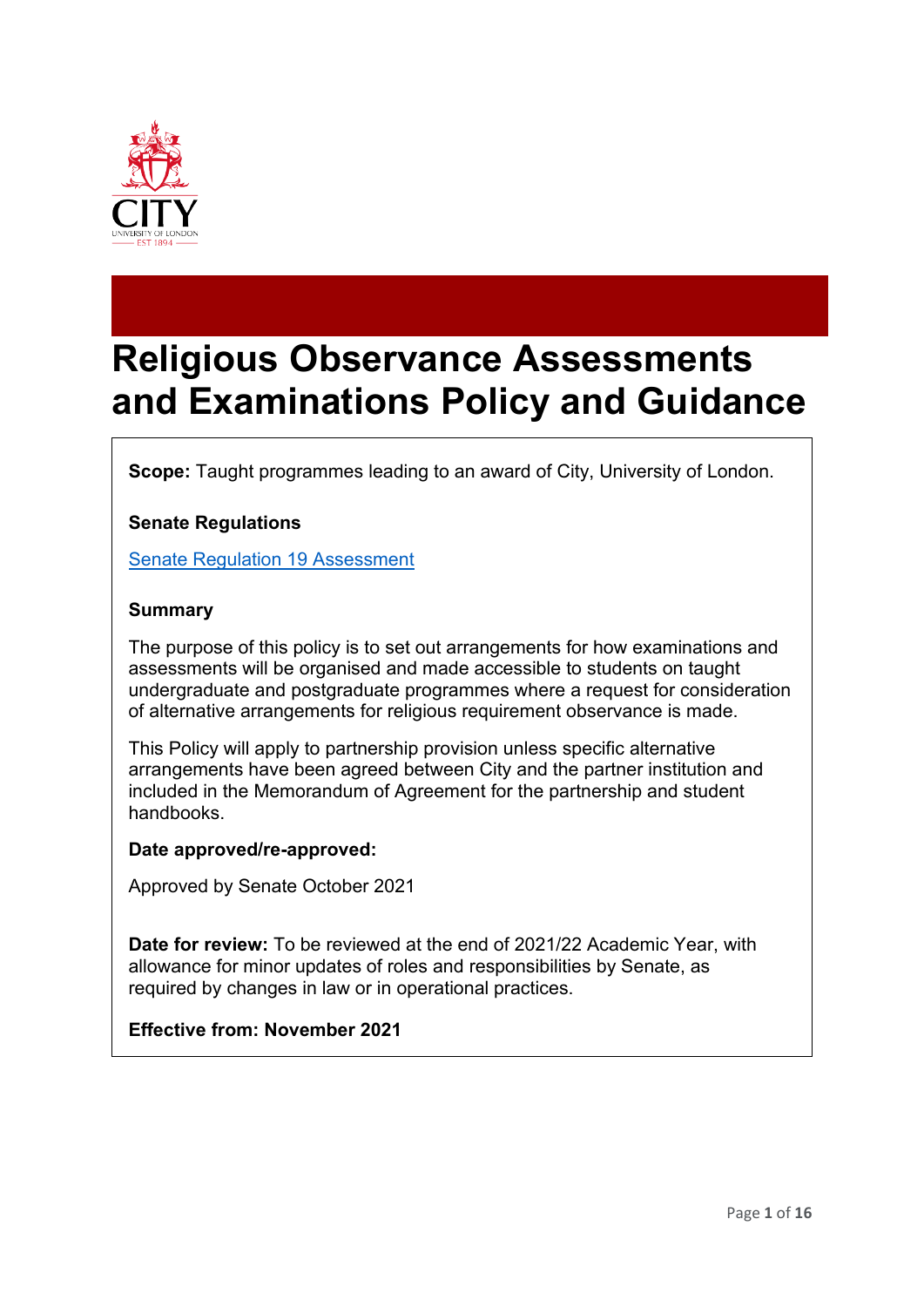# **Table of Contents**

| Regulatory and Statutory Considerations including Equality, Diversity and Inclusion 5 |  |
|---------------------------------------------------------------------------------------|--|
|                                                                                       |  |
|                                                                                       |  |
| Making alternative arrangements following a religious observance request 6            |  |
|                                                                                       |  |
|                                                                                       |  |
|                                                                                       |  |
|                                                                                       |  |
|                                                                                       |  |
|                                                                                       |  |
| Religious Observance Assessments and Examinations Policy Guidance for Students        |  |
| Student guidance on submitting alternative arrangements requests 12                   |  |
|                                                                                       |  |
|                                                                                       |  |
|                                                                                       |  |
|                                                                                       |  |
|                                                                                       |  |
| Religious Observance Assessments & Examinations Policy - Data Protection              |  |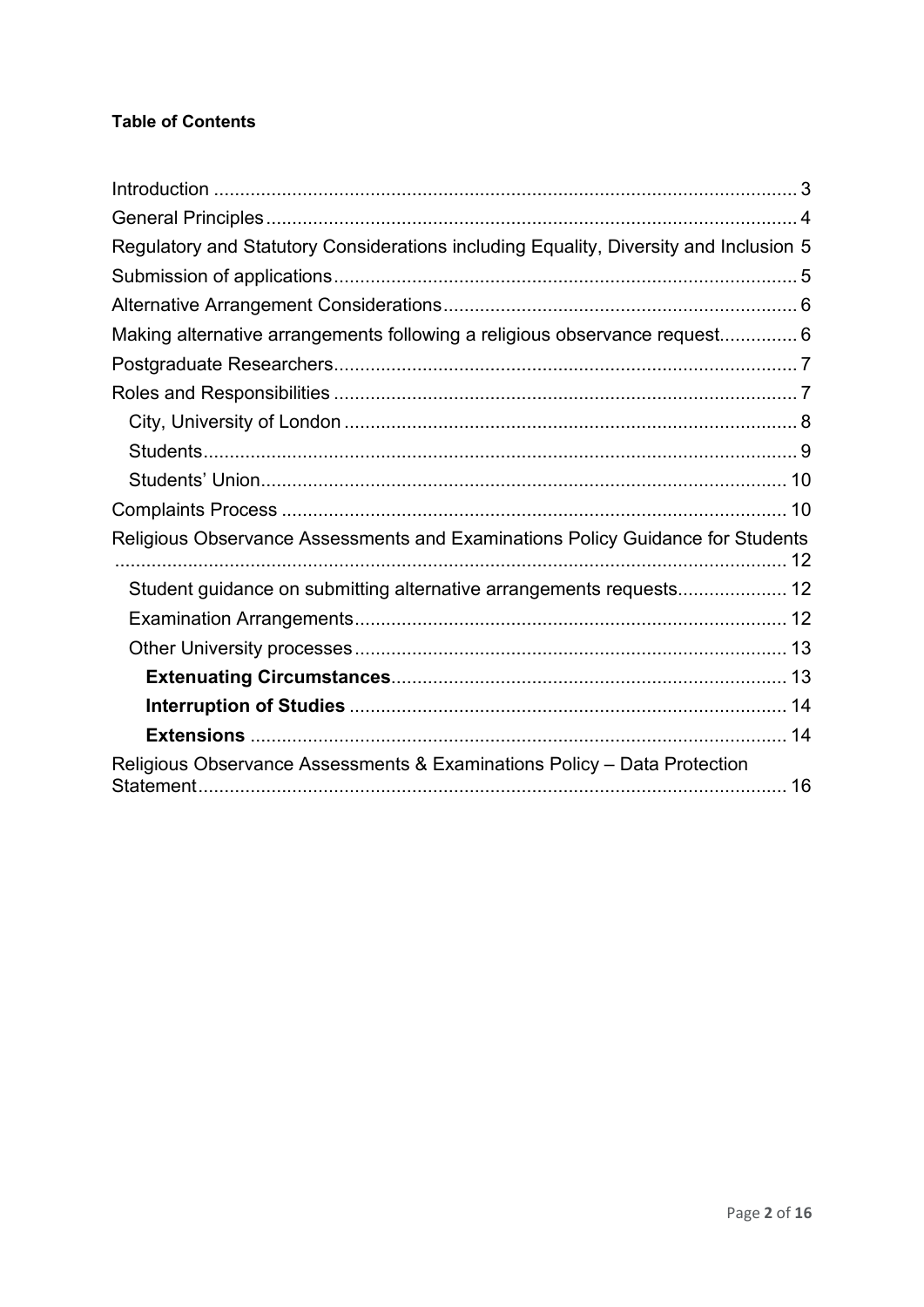# <span id="page-2-0"></span>**Introduction**

- 1. City, University of London is enriched by embracing a diverse population of students and staff of different faiths and of no faith. It acknowledges the desire and right of students to observe their own religion. The University aims to facilitate this while remaining committed to academic standards and the delivery of high-quality teaching, learning and research.
- 2. The purpose of this policy is to set out arrangements for how examinations and assessments will be organised and made accessible to students on taught undergraduate and postgraduate programmes where a request for consideration of alternative arrangements for religious requirement observance is made.
- 3. This policy provides for religion and belief as defined in [section 10 of the](https://www.legislation.gov.uk/ukpga/2010/15/section/10)  [Equality Act 2010.](https://www.legislation.gov.uk/ukpga/2010/15/section/10)
- 4. Legislation relating to matters of equality in the [Human Rights Act](https://www.legislation.gov.uk/ukpga/1998/42/schedule/1) and the [Equality Act 2010](https://www.legislation.gov.uk/ukpga/2010/15/contents) prohibits discrimination and victimization against a person on grounds of religion, belief and non-belief. It requires public authorities, such as City, University of London, to give due regard to eliminating prohibited conduct, advancing equality of opportunity and fostering good relations when exercising their functions
- 5. City has fixed examination period dates for taught units which are published in advance and tie in with the academic calendar. For most programmes the main examination periods run in January, May and August. Examinations for some programmes and school led assessments may fall outside of these main periods.
- 6. Where practically possible City will endeavour to avoid scheduling examinations and assessments where it is anticipated students are required to be absent to observe their religion.
- 7. This policy covers those aspects of religious observance that students can inform the University of in advance of their assessments and examinations. These may include, but are not limited to:
	- a. Religious observance such as festivals, events and other religious days within a defined period
	- b. Other practices or observance required at a specific date(s) or time(s)
- 8. Unforeseeable or unpreventable events (such as where particular religious observance is required when the death of a close relative occurs and when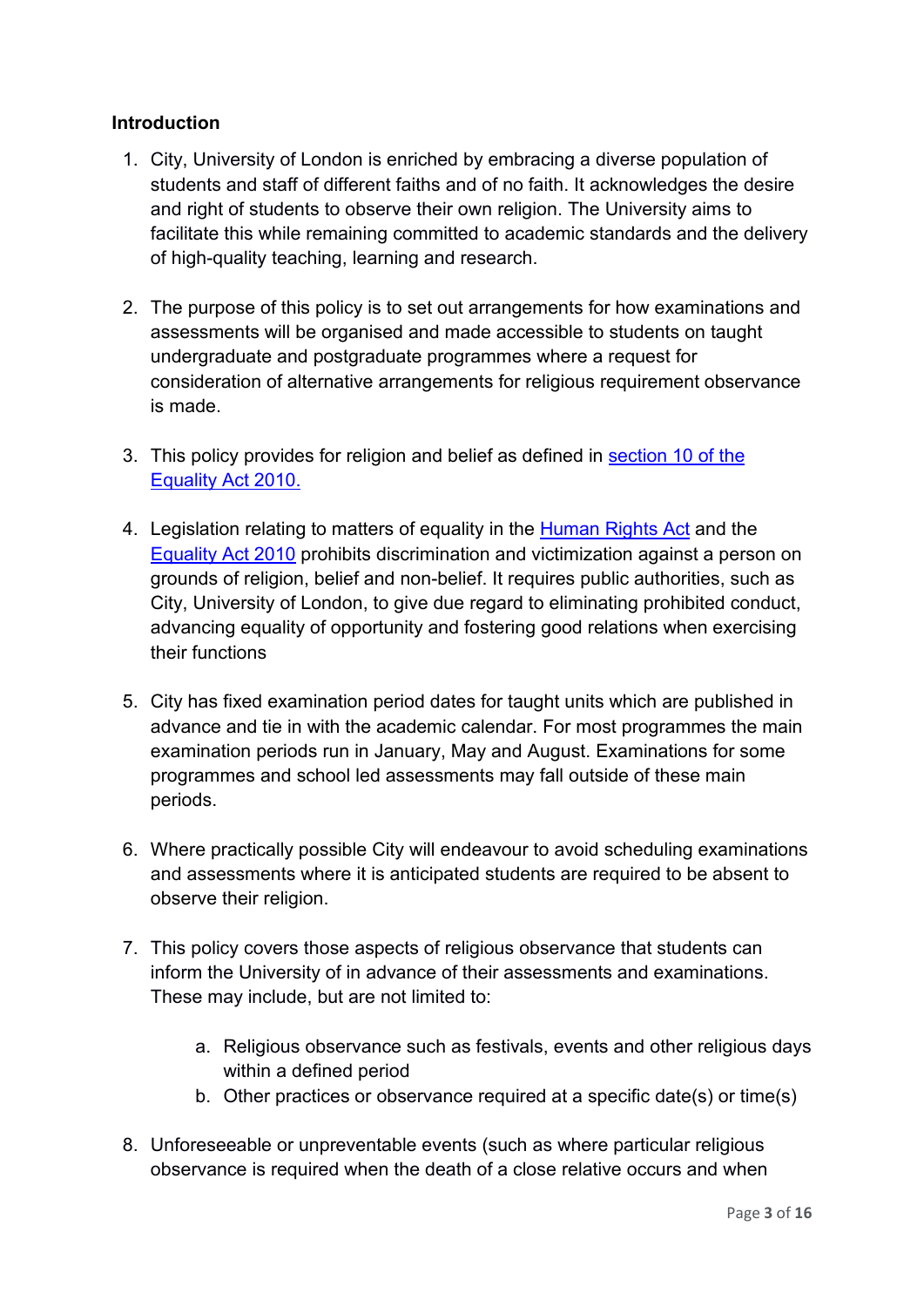specified forms of mourning are required) should be handled under the arrangements for considering Extenuating Circumstances. The [Extenuating](https://www.city.ac.uk/__data/assets/pdf_file/0005/372794/Extenuating-Circumstances-Policy-2020-21-for-Publication.pdf)  [Circumstances Policy](https://www.city.ac.uk/__data/assets/pdf_file/0005/372794/Extenuating-Circumstances-Policy-2020-21-for-Publication.pdf) can also be used in cases where a student's welfare is impacted as a result of activities undertaken due to religious observance (e.g. fainting during an examination as a result of fasting) and have a detrimental effect on a student's performance during an examination.

- 9. Religious observance that is not required at a specific date(s) or time(s) should be managed around your studies.
- 10.Religious Observance over a longer period of time, such as a pilgrimage, should be handled under the [Interruption of Studies Policy.](https://www.city.ac.uk/__data/assets/pdf_file/0011/283088/Interruption-of-studies-policy.pdf)
- 11.This policy applies to examinations and all other forms of assessments as set out for your programme.
- 12.Please note that the Religious Observance Assessments & Examinations Policy may not apply to specific programmes or modules which have alternative Professional, Statutory and Regulatory Body (PSRB) requirements. The PSRB may provide its own policy. Students on those programmes should check with their Course Officer.
- 13.In this policy, "you" or "your" refers to the student; "we", "us" and "ours" refers to City, University of London.

# <span id="page-3-0"></span>**General Principles**

- 14.The following principles underpin our approach to Religious Observance in relation to assessments and examinations:
	- a. A focus on providing support and enabling speedy resolution.
	- b. Recognition that our students are preparing for business and the professions (including careers in many sectors) and supporting them to progress and succeed.
	- c. Clarity in language and process.
	- d. Upholding fairness, consistency and natural justice in the treatment of the student body as a whole, as well as for particular individuals including by:
		- i. considering application requests for alternative arrangements without reference to, or sight of, individual marks;
		- ii. ensuring decisions regarding alternative arrangement requests for examinations and assessments are taken by those without conflicts of interest;
		- iii. ensuring that students are neither disadvantaged nor advantaged when compared to their peers as a result of the alternative arrangements.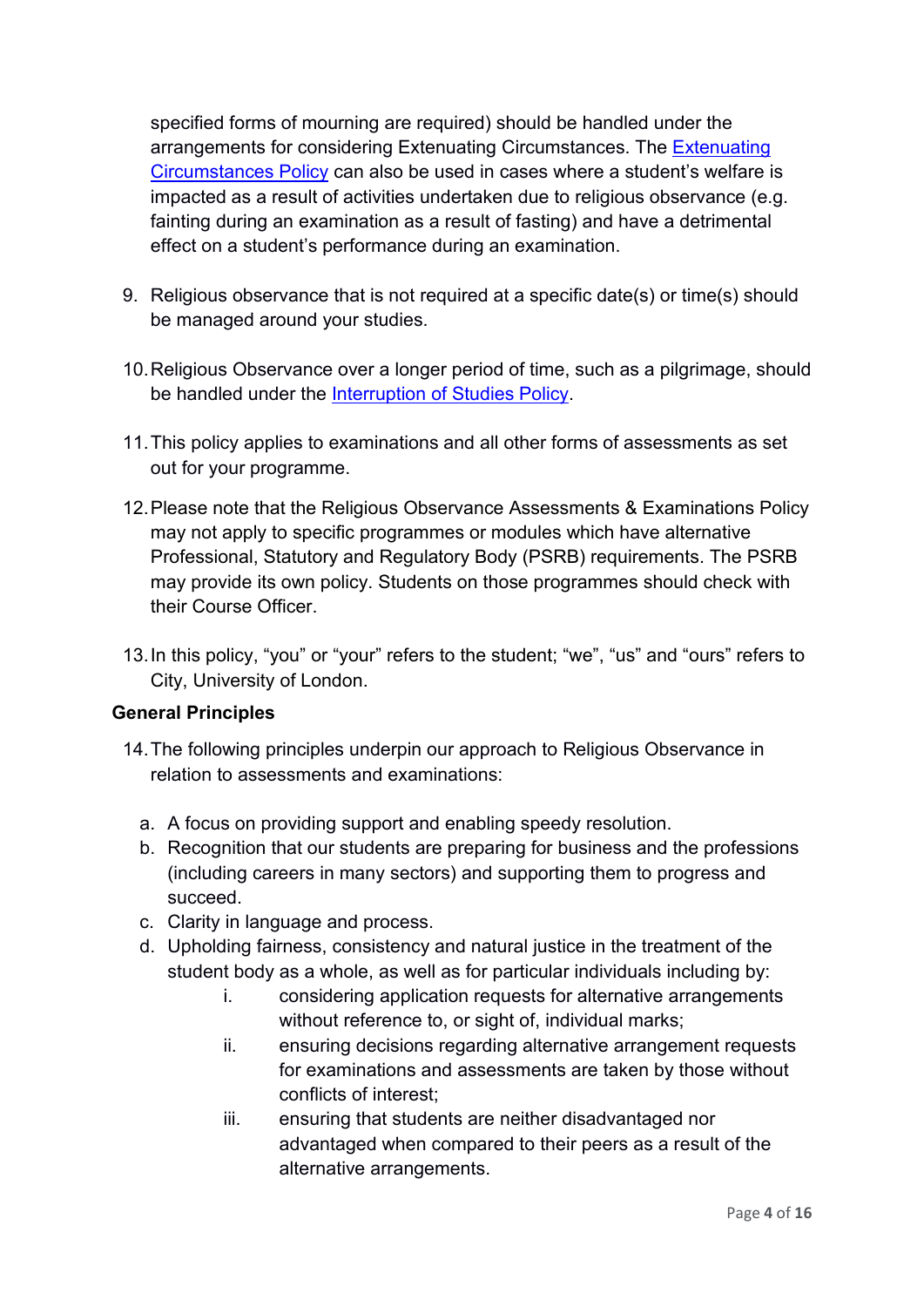- e. Upholding impartiality in decisions and the integrity of academic judgement when making decisions about requests for alternative arrangements for examinations or assessment.
- f. Maintaining awareness of the opportunity to apply for alternative arrangements for examinations and assessments through collaboration with student support services, the Students' Union and the Chaplaincy.
- g. Ensuring that visible and accessible central student support services and information are highlighted and made available to students at relevant key points in the academic year.
- h. Ensuring appropriate levels of confidentiality and protection of sensitive and personal data including seeking relevant permission are maintained, as appropriate, to enable effective and necessary information sharing.
- i. Effective record keeping of applications by staff.
- j. A culture of enhancement for City as we learn from requests for alternative arrangements based on religious observance and improve the student experience including through appropriate training for decision makers under this policy at the University.

# <span id="page-4-0"></span>**Regulatory and Statutory Considerations including Equality, Diversity and Inclusion**

- 15.We are committed to promoting equality, diversity and inclusion in all our functions and processes and comply with the requirements of the Equality Act 2010 and the Human Rights Act 1998. This includes promoting equality and diversity for all, irrespective of any protected characteristics, study pattern, family circumstance, socio-economic background and religious belief.
- 16.In the coordination and make up of our decision-making Panels we are striving to fulfil our commitments to racial equality, disability equality, gender balance and religious belief, and actively consider representation of other protected groups.
- 17.We are committed to maintaining academic standards and integrity. All decisions related to alternative arrangements for assessments and examinations will take account of the need to ensure parity of treatment of all students and to avoid any action which might compromise academic standards and integrity.

# <span id="page-4-1"></span>**Submission of applications**

18.If Religious Observance is likely to affect your attendance at an examination or assessment you must apply for alternative arrangements at the earliest possible opportunity and no later than three weeks before the start of the exam period (for examinations organised centrally by the Exams Office) or assessment deadline (for those assessments organised by the School.)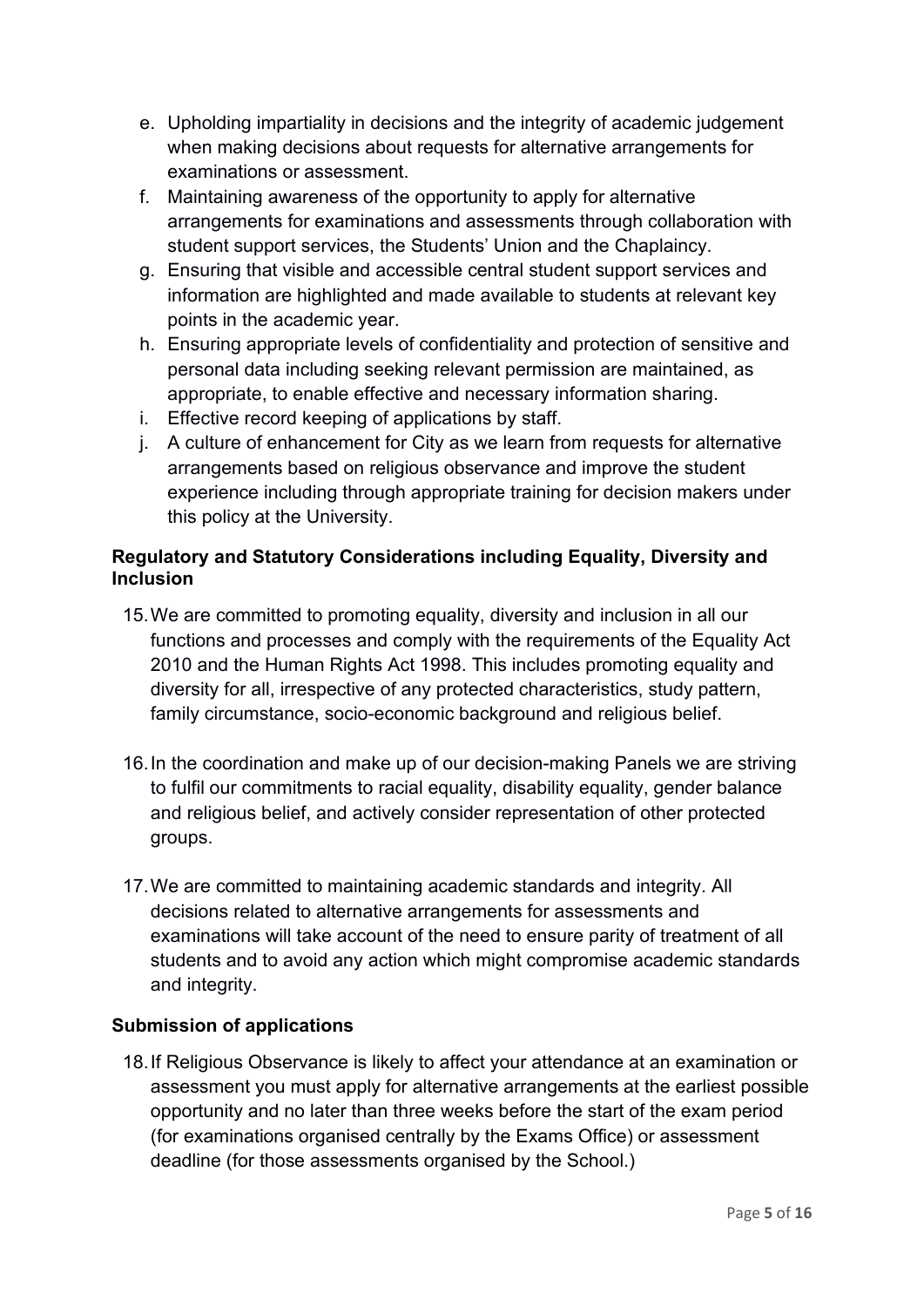- 19.To request alternative arrangements under this policy you should submit the [Religious Observance Application Form](https://studenthub.city.ac.uk/timetabling-term-dates-exams/exams/exam-timetable) alongside supporting evidence at least three weeks before the start of the examination period or the affected assessment deadline. An example of evidence may be supporting letter from the faith leader of the community with which you practice advising the significance of the event and your participation. The application form is available [here.](https://studenthub.city.ac.uk/timetabling-term-dates-exams/exams/exam-timetable)
- 20.Once an application is submitted, you are advising the University you are unable to sit the examination or assessment at the originally scheduled time and will therefore take up the alternative arrangements where it is possible for the University to offer them.

#### <span id="page-5-0"></span>**Alternative Arrangement Considerations**

- 21.The University will consider all applications on a case-by-case basis.
- 22.Your request for alternative arrangements will be considered and approved alongside the following considerations:
	- a. The duration of the religious observance;
	- b. If and when there will be a further opportunity to sit the examination or assessment in the module;
	- c. Whether the next available opportunity to sit the examination or assessment will impact the time it would take to progress and/or complete the programme;
	- d. The academic integrity and academic standards of the examination or assessment, including the need to preserve assessment security.
	- e. Any other relevant factor which may impact on the request.

# <span id="page-5-1"></span>**Making alternative arrangements following a religious observance request**

- 23.Where your application is approved, the University will make every effort to reschedule the examination or assessment to accommodate your needs. However, it may not always be appropriate or possible to grant a request for alternative arrangements.
- 24.Approved requests for alternative arrangements will be arranged within the same examination or assessment period, where possible.
- 25.Where it is possible to make alternative arrangements within the same examination or assessment period, a separate assessment will be sat. This will be moderated to ensure it is in line with the other assessment arrangements.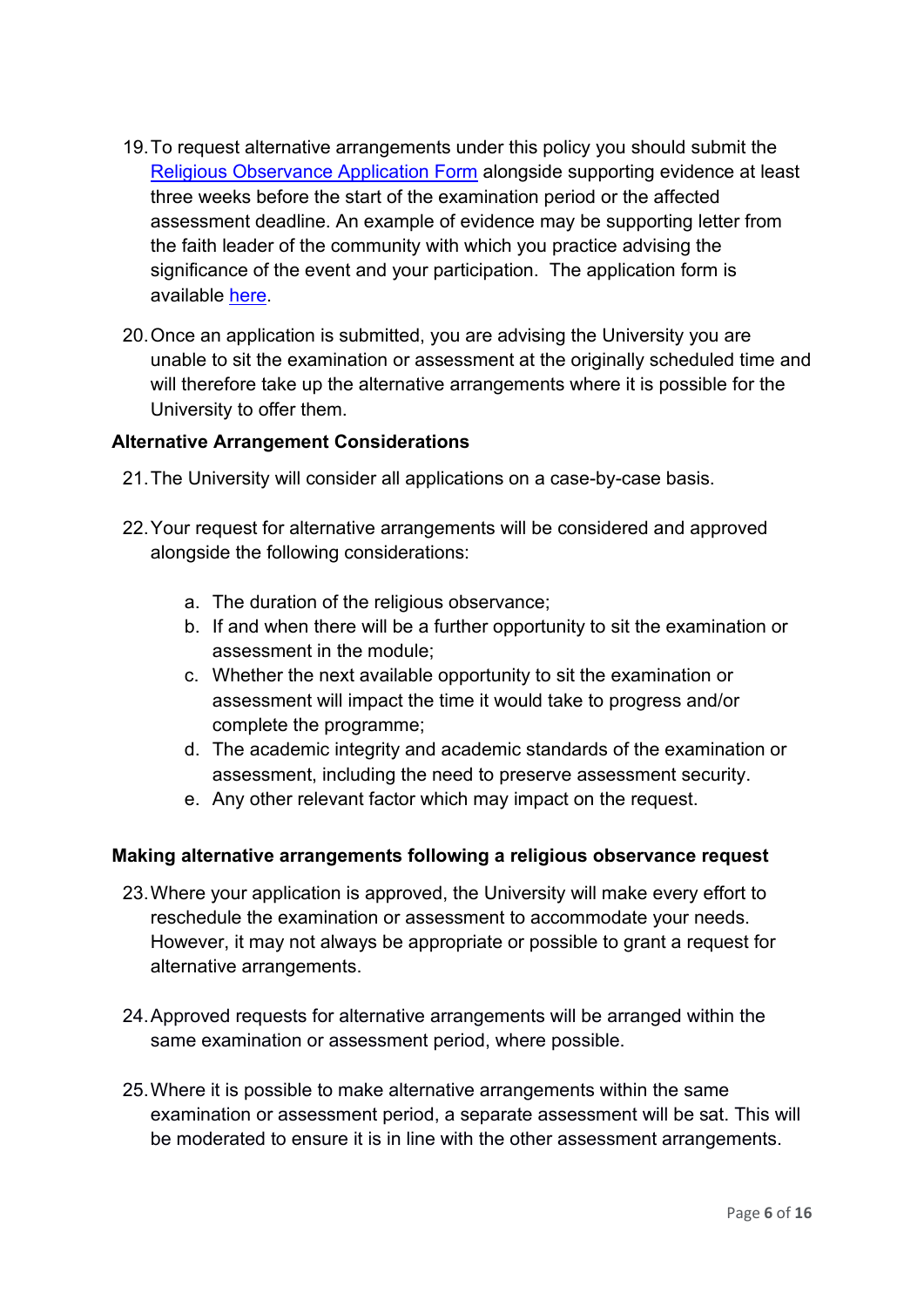- 26.It may not always be possible for us to rearrange the assessment during the same examination or assessment period. In this instance you may be offered an opportunity to take the assessment at a future date, which will normally be at the next available opportunity for the affected examination or assessment.
- 27.Should you be offered an alternative date for your examination or assessment at the next available opportunity, this may mean that you will not be able to progress to the next academic year or graduate as planned. This will depend on when the assessment or examination will next take place which may be in the August assessment period, or during a future term, whichever is first. Where this is the case, your School will let you know so you can make an informed decision about when to take the affected assessments and/or examinations. For more information, please contact the [Course Office](https://studenthub.city.ac.uk/new-students/contact?_ga=2.120691976.1817525488.1627892023-479494405.1614072818) for your programme.
- 28.If you sit and fail an examination that was offered to you as a result of a successful application for alternative arrangements, you will need to wait until the next available opportunity to resit the examination or assessment. This depends on when the assessment or examination will next take place. This may be in the August assessment period, or during a future term, whichever is first. In such cases, it may mean that you will not be able to progress to the next academic year or graduate as planned.
- 29.Should you wish to request for a resit examination or assessment to be rescheduled, you will need to be aware that if it is not possible to rearrange it within the same period, you will not be able to take your resit until the next available opportunity. This may increase the time it takes for you to progress or graduate.
- 30.We will work with and offer support to students nearing their maximum period of registration who make a request for alternative examination or assessments. In this instance, any support provided will be considered by taking a case-by-case approach in line with our Assessment Regulations.

# <span id="page-6-0"></span>**Postgraduate Researchers**

31.If you are a postgraduate Research student, you must consult the Viva Voce or Oral Examination Policy before requesting any adjustments to your viva due to Religious Observance. As oral examination dates are mutually agreed with the student, you should make every effort to ensure that you inform your Supervisor of your Religious Observance commitments before a viva date is set.

#### <span id="page-6-1"></span>**Roles and Responsibilities**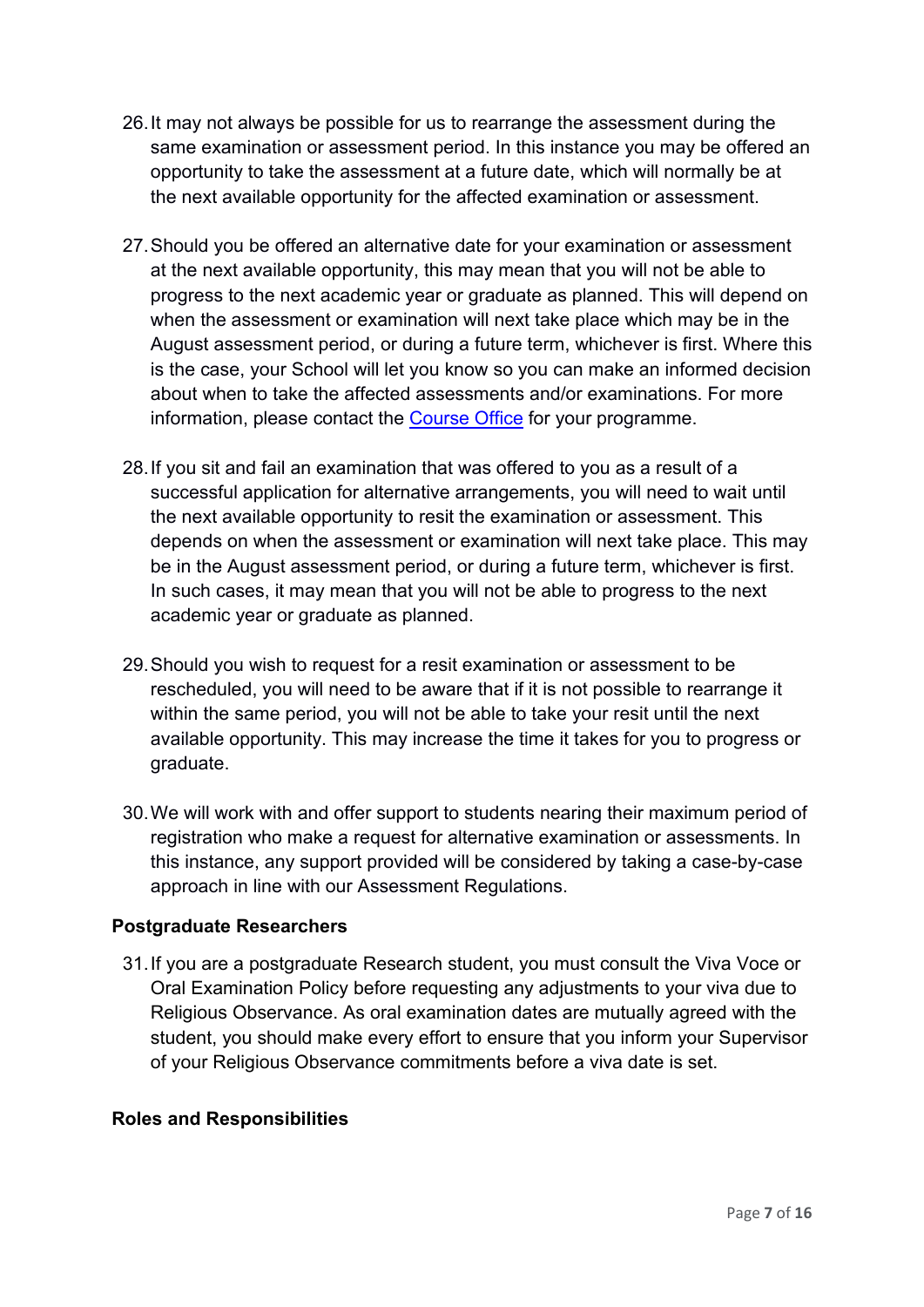#### <span id="page-7-0"></span>**City, University of London**

- 32.We will consider and process requests for alternative arrangements fairly, promptly and in line with our duty to uphold our statutory and regulatory requirements including academic standards. We aim to process your form within seven calendar days of receipt but no later than by the publication of assessment dates.
- 33.Requests will be considered by the Examinations Office for examinations organised centrally by the University or by the Module Leader in discussion with the Programme Director for assessments organised locally by the School.
- 34.We will make every attempt to accommodate your request for alternative arrangements based on Religious Observance. We will consider and process all requests for alternative arrangements on a case-by-case basis ensuring that any approval is not detrimental to your learning.
- 35.We will ensure that the Religious Observance Application Form and procedures for alternative arrangements are clearly signposted on our website. These can be found here.
- 36.We set strict deadlines for the submission of requests for consideration of alternative arrangements relating to Religious Observance as set out in this policy.
- 37.Where an examination or assessment is at the same time as when you need to undertake your Religious Observance we will support you as best as practically possible to undertake these assessments while also observing your faith.
- 38.The decision on whether to grant approval for alternative arrangements as a result of Religious Observance will be based on your individual circumstances and the potential impact of the alternative arrangements on your learning experience and the learning outcome of your programme.
- 39.While we will attempt to accommodate your request for alternative arrangements based on Religious Observance wherever possible, the nature of a particular course, placement or type of assessment may mean we are unable to find a suitable alternative.
- 40.We will ensure that our staff members have access to training and resources to provide you with advice and support when requesting alternative arrangements.
- 41.We will provide you with guidance and information on the possible impact of delaying an examination or assessment to the next available opportunity as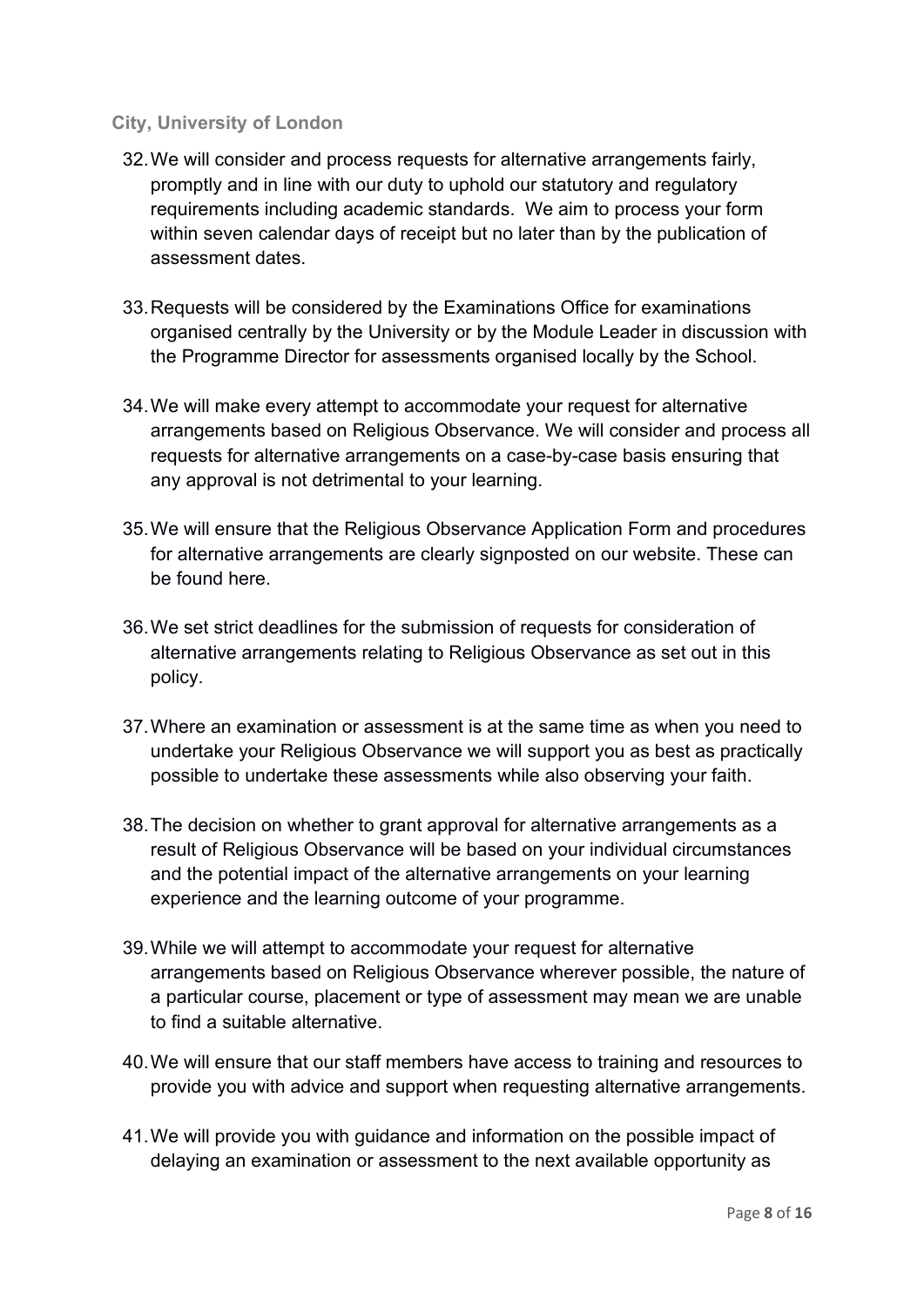explained in this policy. For more information about the possible impact of delaying an examination or assessment, please contact the [Course Office](https://studenthub.city.ac.uk/new-students/contact?_ga=2.120691976.1817525488.1627892023-479494405.1614072818) for your programme.

- 42.Our Chaplaincy Team will provide support and guidance to students who may wish to request alternative arrangements for examinations or assessments due to Religious Observance. The Team will also provide specialist advice and guidance to any staff members responsible for the approval of requests. Please note that it is not the role of the Chaplaincy Team to provide you with evidence in support of your request for alternative arrangements unless you practice with them. For more information about our Chaplaincy Team, please visit [the](https://studenthub.city.ac.uk/student-life/faith-belief-culture/chaplaincy)  [Student Hub.](https://studenthub.city.ac.uk/student-life/faith-belief-culture/chaplaincy) You can also contact the Team [here.](mailto:chaplaincy@city.ac.uk)
- 43.Members of staff responsible for setting assessments and examinations will need to set new assessment questions or examination paper for any alternative examination or assessment arrangements. This is to ensure that our academic standards are not compromised and to minimise academic misconduct.

#### <span id="page-8-0"></span>**Students**

- 44.You are expected to read this policy and any accompanying guidance prior to making a request for alternative arrangements.
- 45.You should seek advice and guidance from your [Course Office,](https://studenthub.city.ac.uk/new-students/contact) [the Students'](https://www.citystudents.co.uk/contactus/)  [Union](https://www.citystudents.co.uk/contactus/) or [the Chaplaincy](https://studenthub.city.ac.uk/student-life/faith-belief-culture/chaplaincy) prior to making a request for alternative arrangements for examinations and assessments. This will ensure that you can receive the right level of support.
- 46.The University will publicise examination and assessment dates well in advance of their deadlines. If a deadline for coursework falls on an important religious day, you are expected to have prepared to submit it before that day wherever possible. You should ensure that you plan your work so that you meet coursework deadlines.
- 47.Should you feel like you need to do so, you may use the Religious Observance Application form to request a postponement of the submission date for a piece of coursework/assessment. If your religious observance request is successful, the outcome of your request may be an extension. Where this is the case, your religious observance request will be processed in line with your School's **[Extension's policy.](#page-13-2)** Where appropriate, you may also be offered a postponement of the submission date when you submit your religious observance request.
- 48.You have a responsibility to tell us about any alternative arrangements you may require as a result of Religious Observance and provide documentary evidence, where required. We strongly recommend that you notify us if you require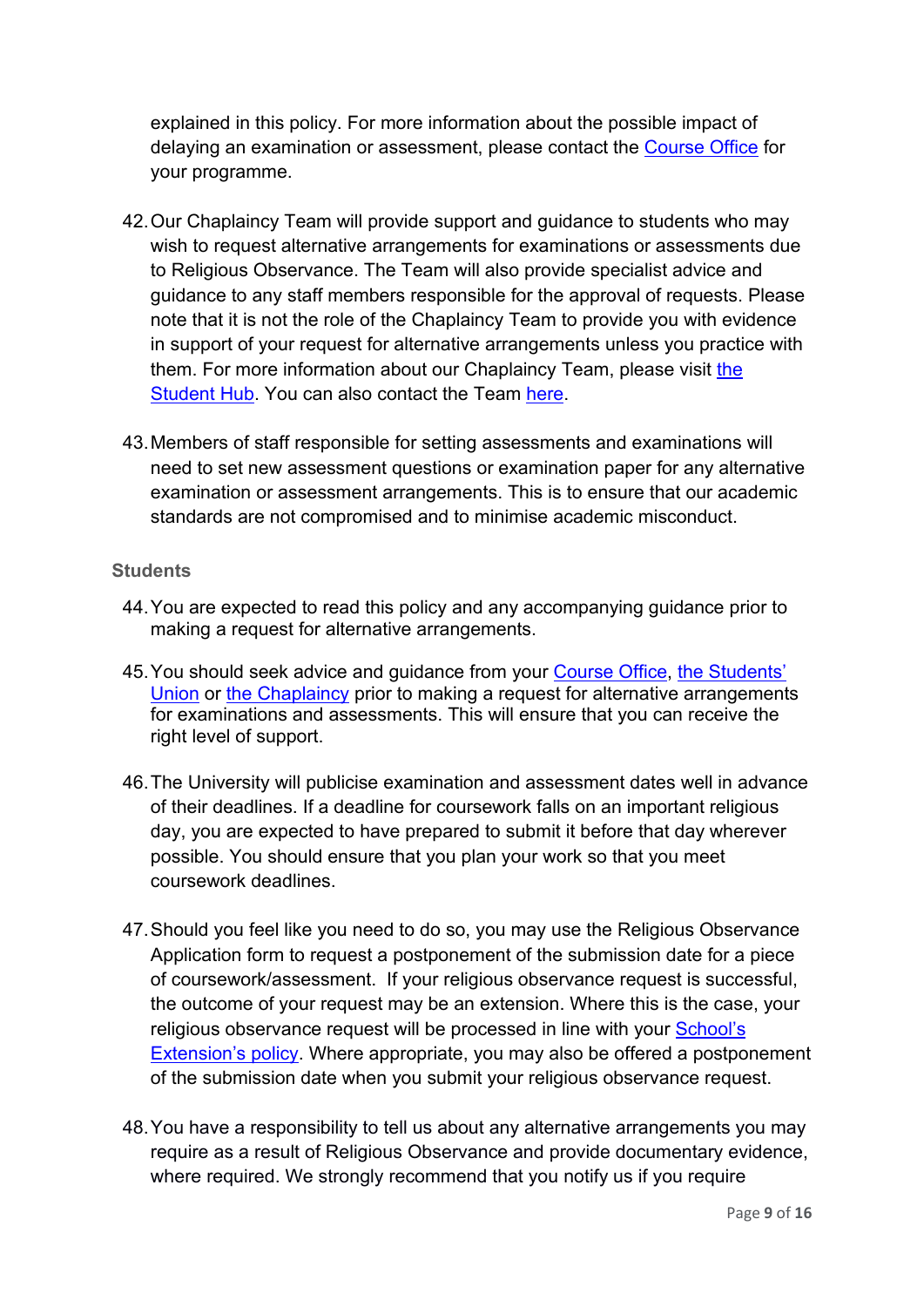alternative arrangements to support you to observe your religious requirements as soon as you become aware of any diary conflicts and at least three weeks before the start of the exam period or assessment. This is so we can support you.

- 49.We will not be able to consider late requests due to the time it takes to process and rearrange assessments.
- 50.You are expected to submit evidence alongside your Religious Observance Application Form. An example of evidence may be a supporting letter from the faith leader of the community with which you practice advising the significance of the event and your participation.
- 51.You may, in exceptional cases, be able to submit your Religious Observance Application Form without documentary evidence. In such cases, you will be required to provide a reasonable explanation, as part of your submission, as to the reason(s) why you are unable to provide the relevant evidence to support your alternative arrangements request. You should only use this option, in the rare instance, where it is impossible for you to provide supporting evidence.
- 52. You should ensure that you familiarise yourself with your assessment deadlines and examination timetable as soon as these are published and check whether your ability to attend will be impacted by your religious observance.
- 53.You should ensure that you understand the implications of delaying an examination or assessment to the next available opportunity as explained in this policy.

#### <span id="page-9-0"></span>**Students' Union**

- 54[.The Students' Union](https://www.citystudents.co.uk/contactus/) can support you with your application process for alternative arrangements on the grounds of Religious Observance.
- 55[.The Students' Union](https://www.citystudents.co.uk/contactus/) works collaboratively with the University in our culture of enhancement and provide expert advice on Religious Observance regarding examinations and assessments improving student experience.
- 56[.The Students' Union](https://www.citystudents.co.uk/contactus/) can also support you with submitting complaints if you are not satisfied with the outcome or the process for your Religious Observance Application form.

#### <span id="page-9-1"></span>**Complaints Process**

57.Should you wish to submit a complaint about decisions regarding requests for alternative arrangements for examinations or assessments you should follow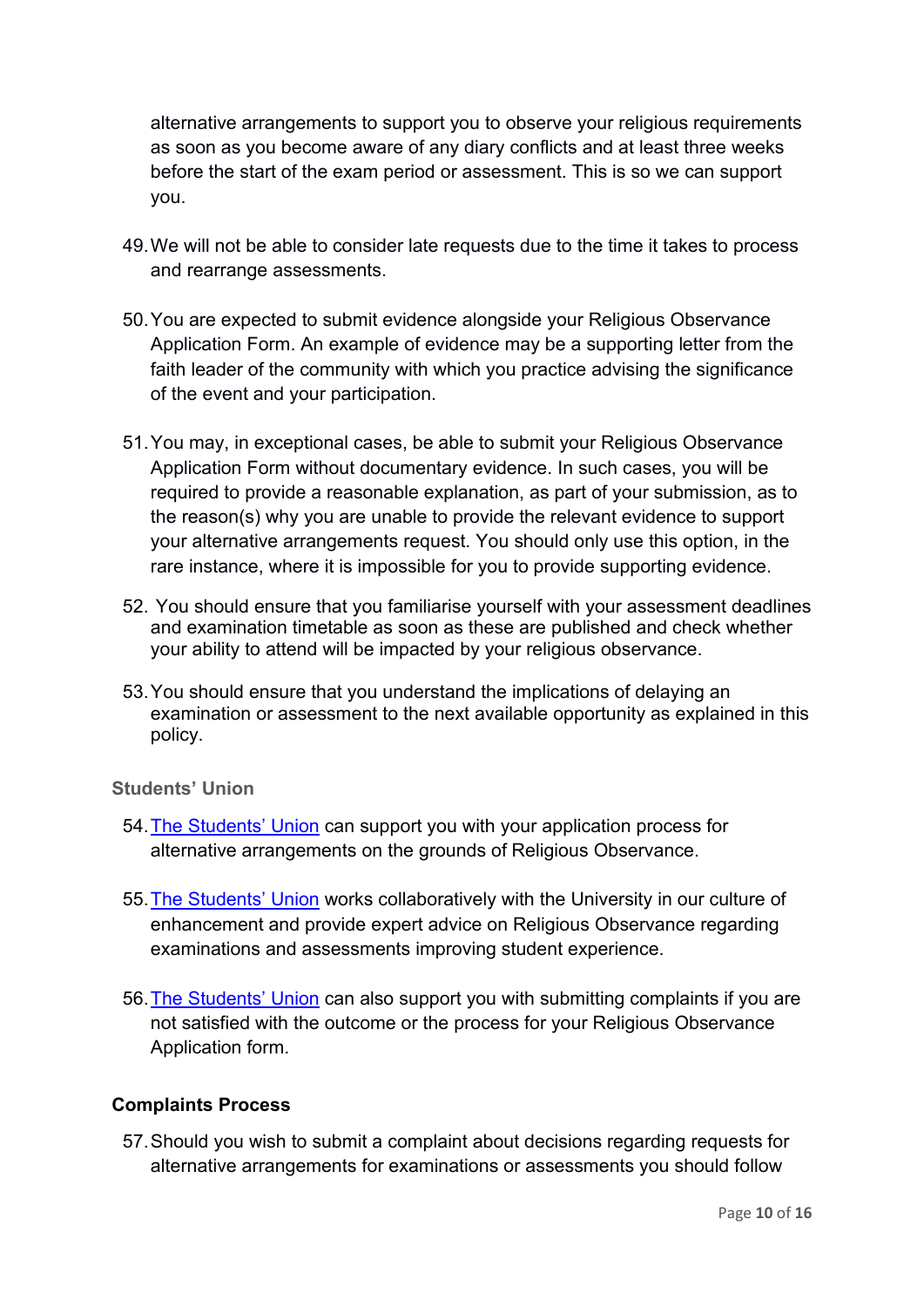the procedures set out in [Regulation 26: Student Complaints](https://www.city.ac.uk/about/governance/policies/student-policies-and-regulations) as soon as possible. If matters are left for too long it may be impossible for us to investigate properly and find a suitable remedy.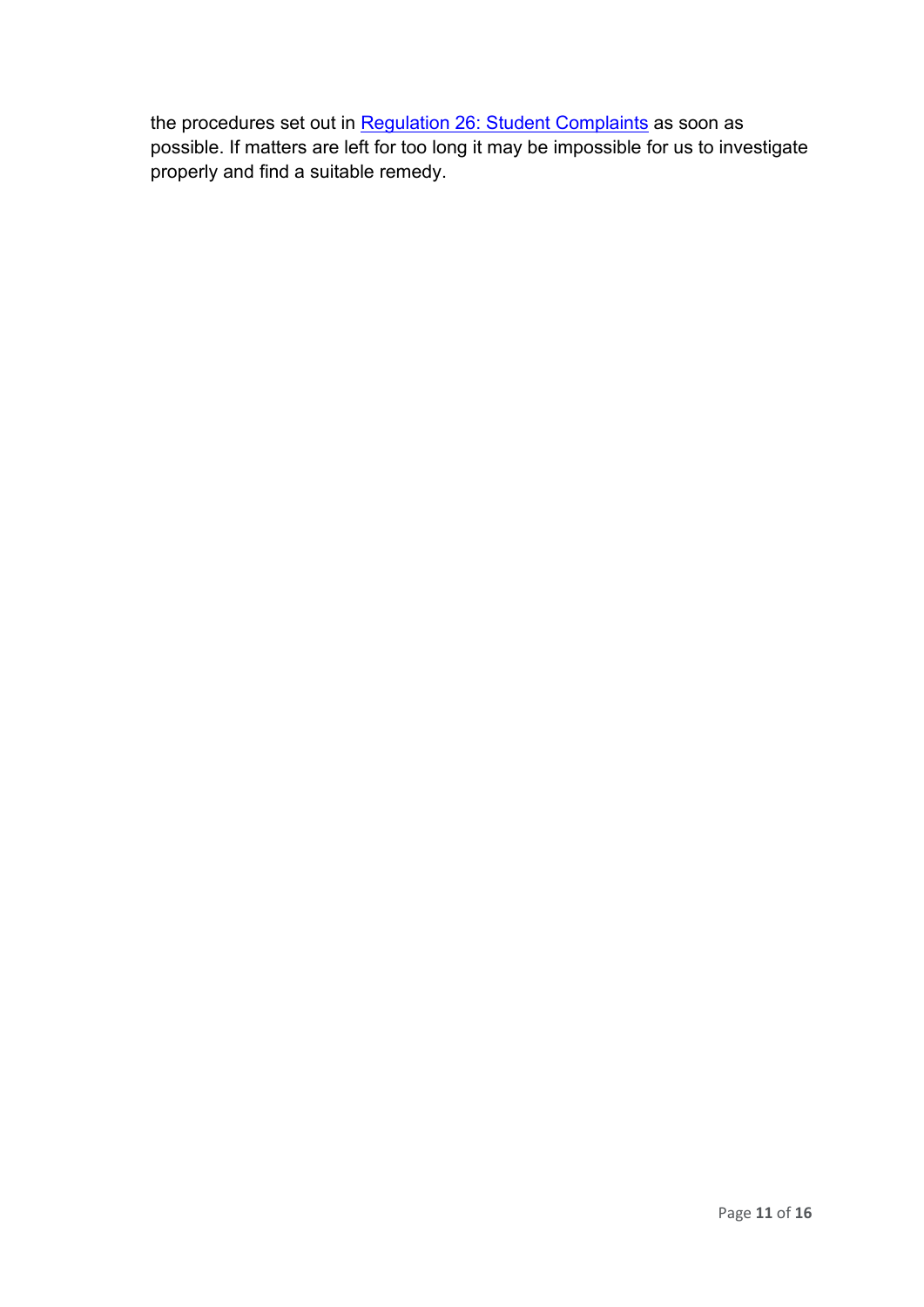#### <span id="page-11-0"></span>**Religious Observance Assessments and Examinations Policy Guidance for Students**

This guidance has been developed to supplement the Religious Observance Assessments and Examinations Policy. You are advised to read the full Policy before making an application to ensure you fully understand the process and how it fits with your studies.

#### <span id="page-11-1"></span>**Student guidance on submitting alternative arrangements requests**

- 58.When submitting a request for alternative arrangements on religious observance, you are normally expected to submit some form of evidence alongside your request wherever possible. The evidence can be in the form of a letter from the faith leader of the religious community you are practicing with. Other forms of evidence are also acceptable as long as they clearly state both the religious commitment and your requirement to observe it. The date(s) of your religious commitment should be clearly stated on the form of evidence.
- 59.The University will accept as faith leaders people of all genders who are recognised by their faith community, both formally and informally, as playing authoritative and influential leadership roles within their faith institutions to guide, inspire or lead others.
- 60.Where you are practicing with the University's Chaplaincy, one of the team will be able to attest this through the evidence they will provide for you. You will need to be known to the Chaplaincy team ahead of your application for them to be able to provide any accompanying evidence.
- 61.Where you have made every effort to obtain evidence, but it has not been possible for you to do so, you may submit an application without it. Where you apply without evidence, you are advised as per the policy, to provide a reasonable explanation as to the reason(s) why you are unable to provide the relevant evidence to support your alternative arrangements request. It may be helpful to provide online resources that show the significance of a religious event to support your application.

#### <span id="page-11-2"></span>**Examination Arrangements**

- 62.In as far as possible, the University will aim not to schedule examinations on major religious festival in order to anticipate your needs. It is considered good practice for examinations and assessments not to be scheduled at a time when students may have other commitments, for example in the evening or at the weekend. Staff are advised to follow this practice to minimise the need for students to request alternative arrangements.
- 63.Where you have successfully requested alternative arrangements on religious observance grounds, the following outcomes will apply: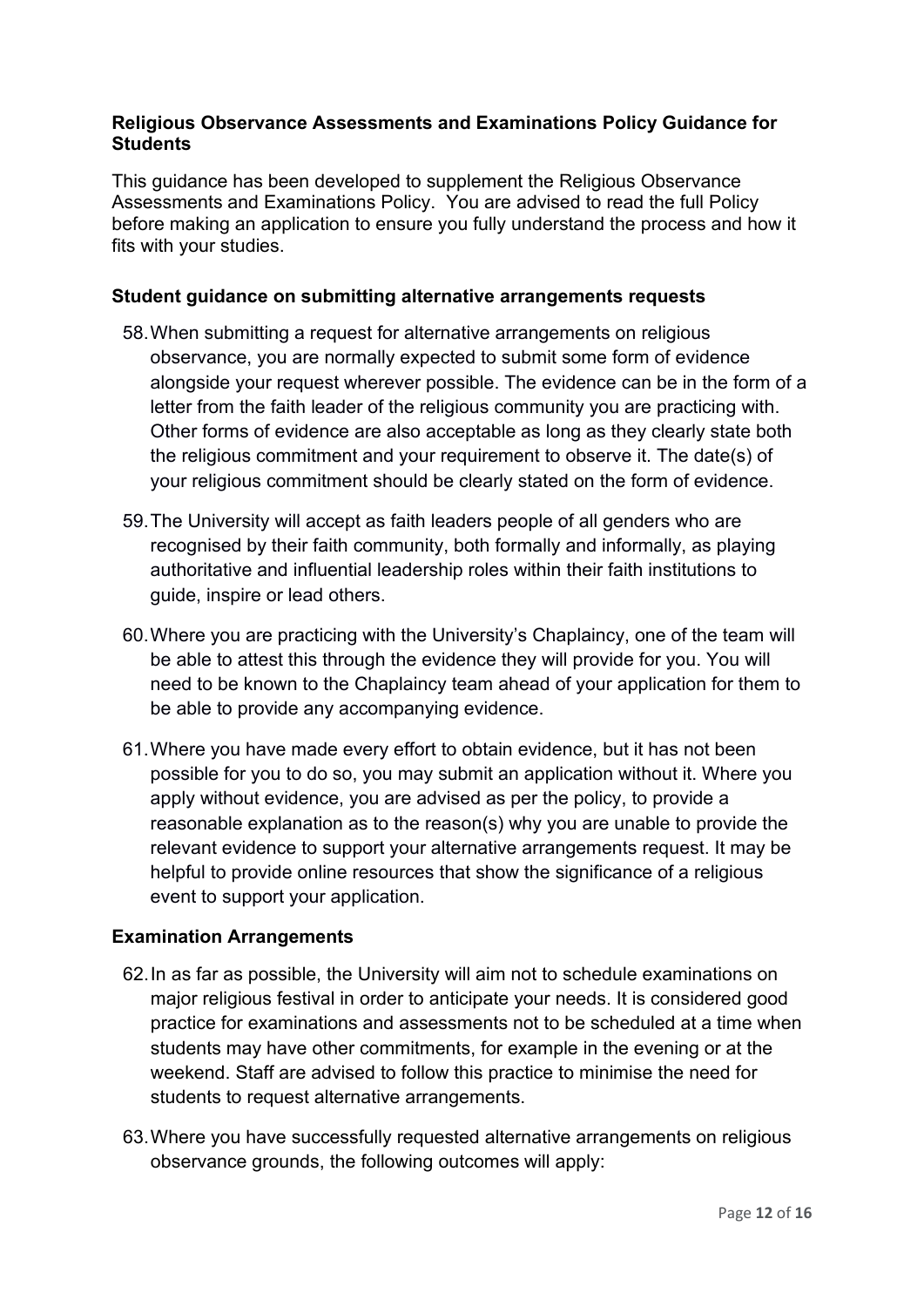- a. You will be offered the opportunity to take the examination or assessment on a different date during the same examination period. OR
- b. You will be offered the opportunity to take the examination or assessment at the next available opportunity, for example during the next period that the affected examination or assessment runs.
- 64.When applying for alternative arrangements, you need to be aware that there is no guarantee that it will be possible for the University or the School to offer you the opportunity to take the examination or assessment during the same examination period. You may have to wait a significant period of time, which may affect your ability to progress to the next stage.
- 65.You are advised to request alternative arrangements as soon as possible. It is good practice to submit a request as soon as you become aware of any conflict between your examination or assessment and any religious commitments you may have and not wait until the three weeks deadline.
- 66.During an examination, some students may need to take time out for prayer. We will do our best to facilitate this, but it is not guaranteed. You will need to get in touch with the Examination Office ahead of your scheduled examination so invigilators can be made aware of your prayer needs. If examination invigilators have the capacity, you may leave the room for prayer. Please be advised that you will not get the time back. Praying schedules are published to students so please do consult these ahead of your examinations.
- 67.When organising examinations, staff are advised to make arrangements where female examiners will be guaranteed to make certain checks for religious sensitivity (for example when invigilators may need to check for earphones).

# <span id="page-12-0"></span>**Other University processes**

68.There may be some instances in which other processes at City, University of London are more appropriate to support you depending on your circumstances.

#### **Extenuating Circumstances**

- <span id="page-12-1"></span>69.You are advised to consult the [Extenuating Circumstances Policy](https://www.city.ac.uk/__data/assets/pdf_file/0005/372794/Extenuating-Circumstances-Policy-2020-21-for-Publication.pdf) for unforeseeable or unpreventable events such as where particular religious observance is required when the death of a close relative occurs and when specified forms or mourning are required.
- 70.You are also advised to apply for extenuating circumstances in cases where your welfare is impacted as a result of activities undertaken due to religious observance that have a detrimental effect on your performance during an examination. An example of this may be fainting during an examination as a result of fasting.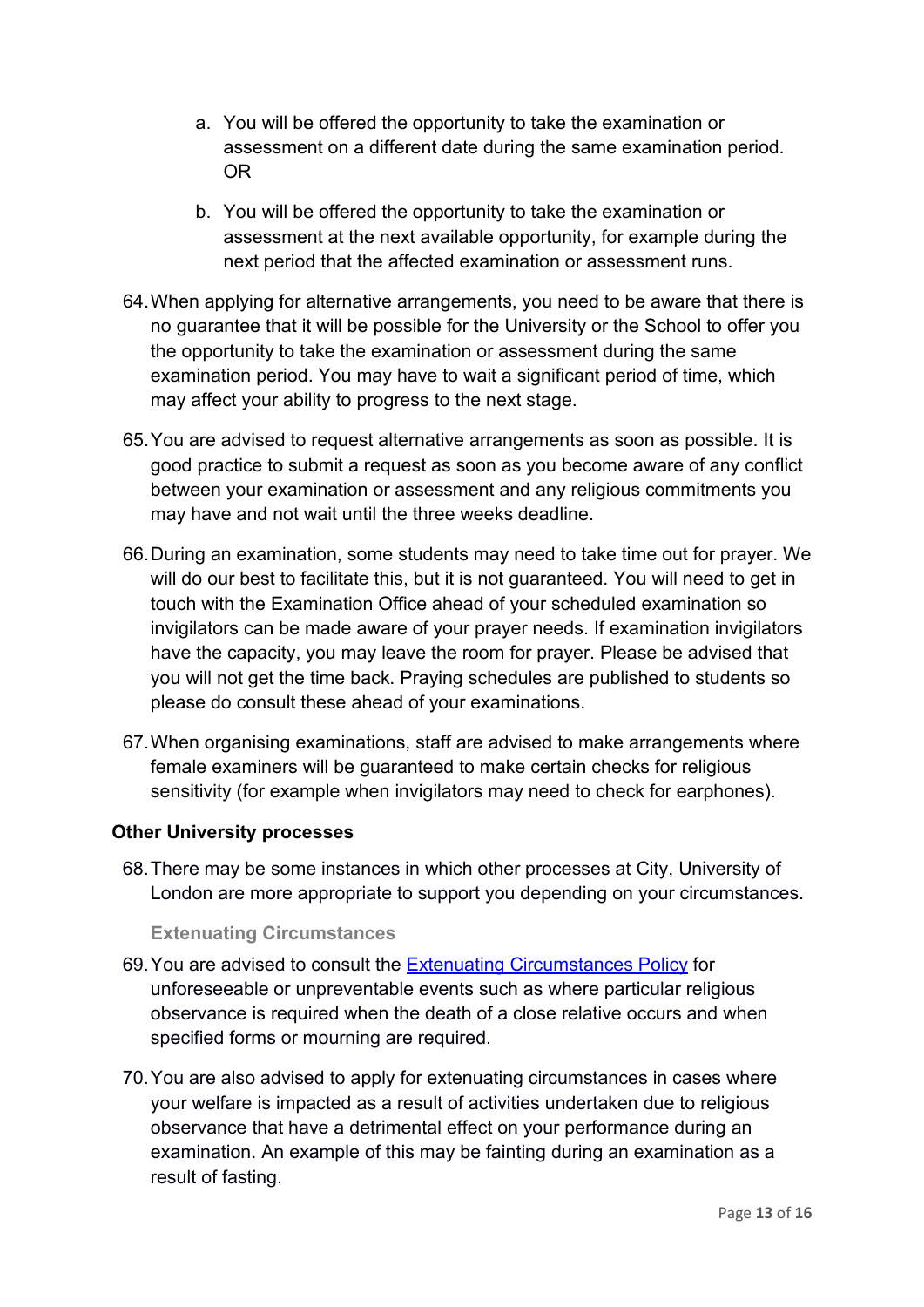71.In these instances, you will receive more appropriate support if you use the extenuating circumstances process (instead of requesting alternative arrangements).

#### **Interruption of Studies**

<span id="page-13-0"></span>72.There may be times when observing your religion will require that you take a longer period out of your studies. For example, if you wish to undertake a pilgrimage or a similar event, you will need to consult the Interruption of Studies [Policy](https://www.city.ac.uk/__data/assets/pdf_file/0011/283088/Interruption-of-studies-policy.pdf) and apply for an interruption of studies instead of using the process outlined in this document.

## **Extensions**

- <span id="page-13-1"></span>73.When requesting alternative arrangements on the grounds of religious observance for a piece of coursework, you may be offered an extension as a potential successful outcome. Where this is the case, your religious observance request will be processed in line with your School's Extension policy.
- <span id="page-13-2"></span>74.You are advised to consult and familiarise with the extension process in your School to know what to expect. School Extension Processes can be found here:
	- [School of Arts & Social Sciences \(SASS\)](https://cityunilondon.eu.qualtrics.com/jfe/form/SV_8BbdwD0Hwp0HvH7)
	- [School of Mathematics, Computer](https://cityuni-my.sharepoint.com/personal/smcse-extension_city_ac_uk/_layouts/15/onedrive.aspx?id=%2Fpersonal%2Fsmcse%2Dextension%5Fcity%5Fac%5Fuk%2FDocuments%2FSMCSE%20Extensions%20Policy%2Epdf&parent=%2Fpersonal%2Fsmcse%2Dextension%5Fcity%5Fac%5Fuk%2FDocuments&originalPath=aHR0cHM6Ly9jaXR5dW5pLW15LnNoYXJlcG9pbnQuY29tLzpiOi9nL3BlcnNvbmFsL3NtY3NlLWV4dGVuc2lvbl9jaXR5X2FjX3VrL0ViV3pFTG9LOFhSSHRsLTZTS0lfSmdzQkhPeUl4V1laZnp3ZVkxMmJQRFhOX1E%5FcnRpbWU9NkxJX1dvYmQyRWc) Science & Engineering (SMCSE)
	- [School of Health Sciences \(SHS\)](https://moodle.city.ac.uk/pluginfile.php/1594048/mod_book/chapter/37794/1.%20SHS%20Extensions%20Process%202020-21.pdf)
	- [City Law School \(UG\)](https://moodle.city.ac.uk/course/view.php?id=39464)
	- [City Law School \(PG\)](https://cityunilondon.eu.qualtrics.com/jfe/form/SV_elzhRu7MCE7fSrr)
	- **For the BAYES Business School please contact your course office team.**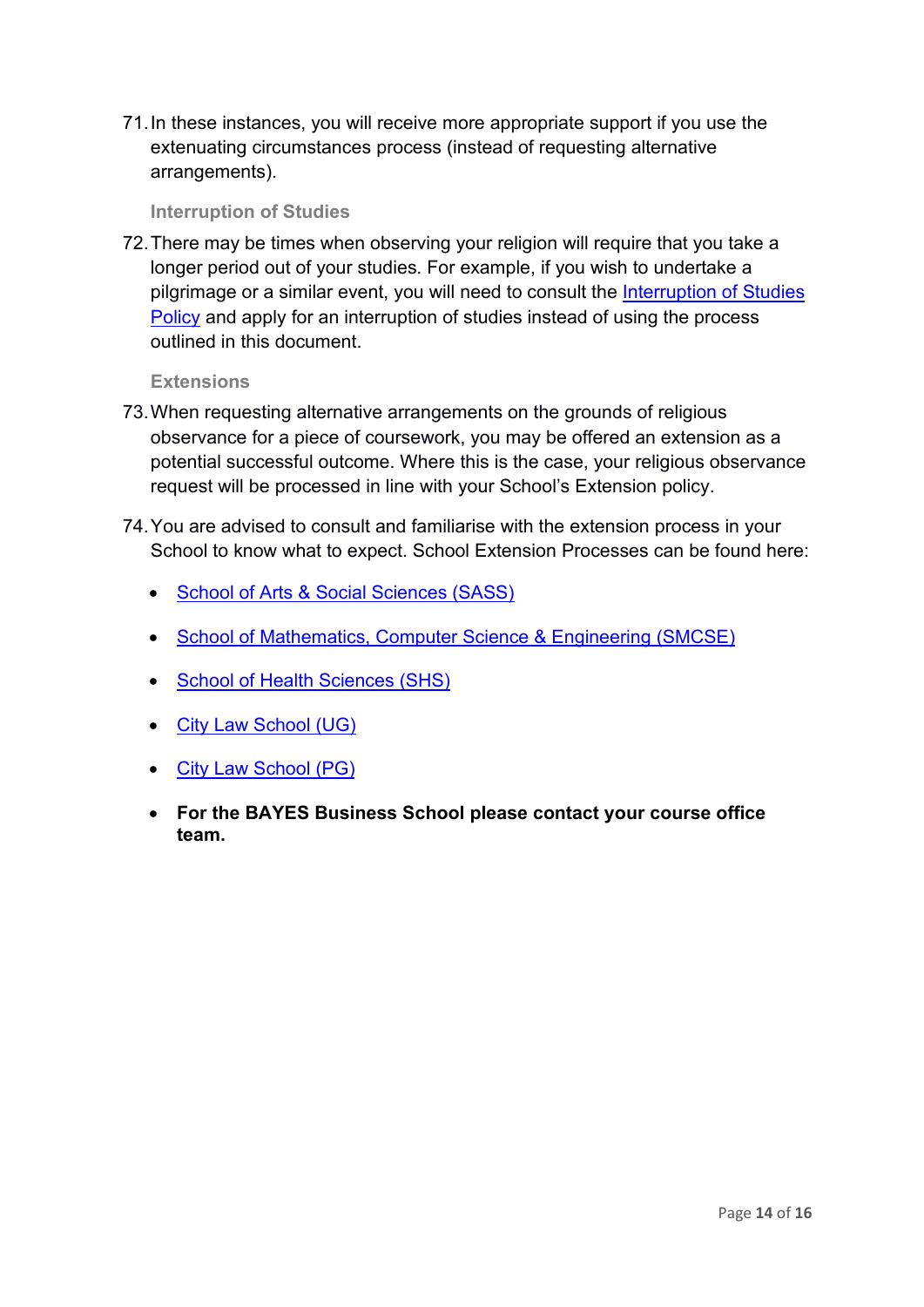# **Policy Details Table**

| <b>Document title:</b>                                                                                                        | Religious Observance Assessments &<br><b>Examinations Policy and Guidance</b> |
|-------------------------------------------------------------------------------------------------------------------------------|-------------------------------------------------------------------------------|
| <b>Maintained by:</b>                                                                                                         | <b>Quality and Academic Development</b>                                       |
| Owned by:                                                                                                                     | <b>Student and Academic Services</b>                                          |
| <b>Approving Committee or</b><br>Body:                                                                                        | Senate                                                                        |
| Last updated:                                                                                                                 | October 2021                                                                  |
| <b>Review date:</b>                                                                                                           | <b>July 2022</b>                                                              |
| <b>Current version:</b>                                                                                                       | Version 1                                                                     |
| <b>Location of master</b><br>document:                                                                                        | Drive Address: S:\QUAD\Quality Manual                                         |
| <b>Website Link:</b>                                                                                                          | https://www.city.ac.uk/about/governance/student-<br>policies-and-regulations  |
| If you have queries about<br>this document of if you<br>require this document in an<br>alternative format, please<br>contact: | guad@city.ac.uk                                                               |